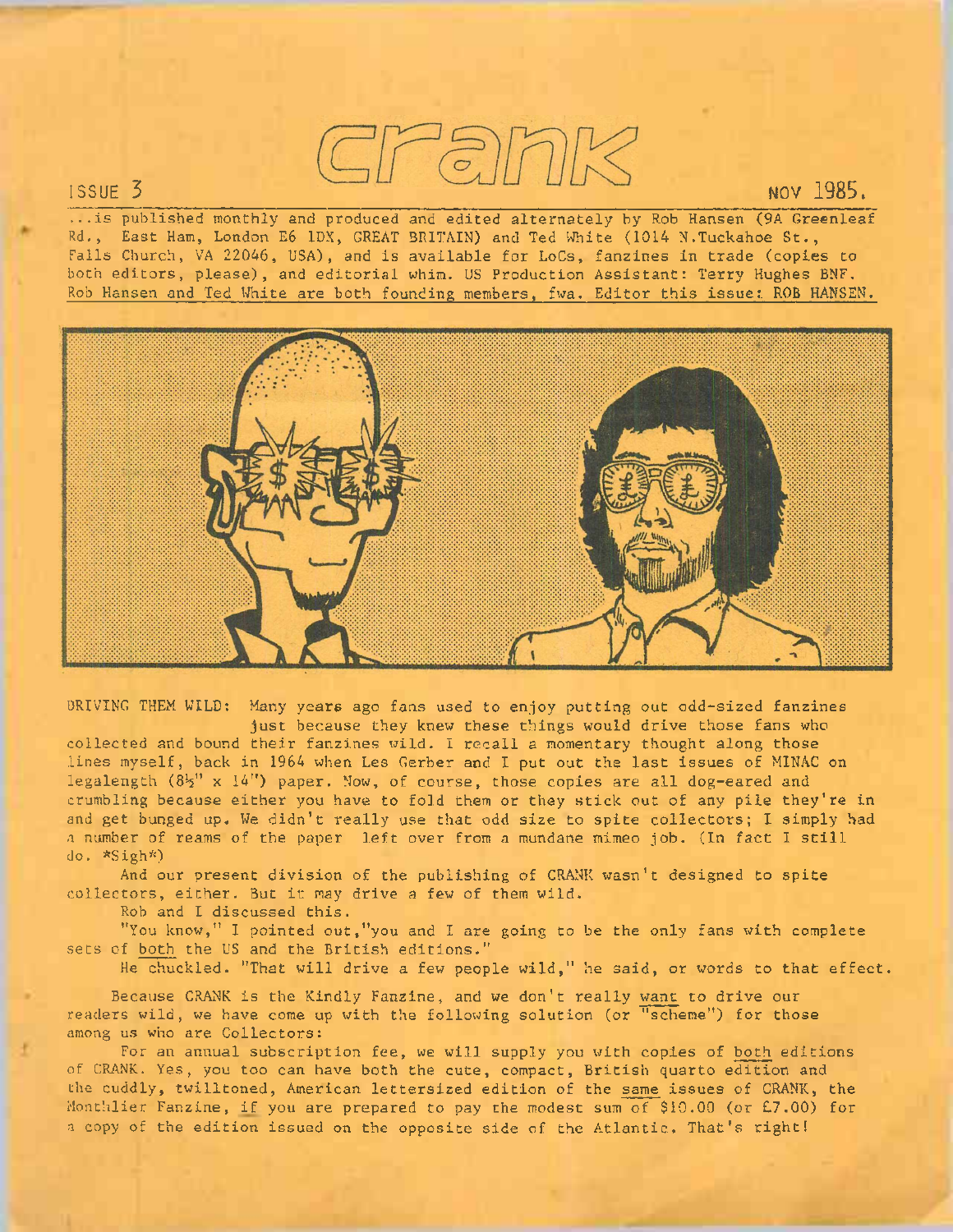Americans need pay only \$120.00 a year - Brits only £84.00 - to receive copies of the edition published overseas!

As we all know, collectors are Big Spenders - tut the money they spend rarely ends up in the pockets of the creators of the objects of their lust; it goes to dealers - and this scheme is one designed to meet both the needs of genuihe collectors and of ourselves, starving faneds labouring away in garret and basement, spending our hard-earned money on paper, ink, and stamps.

Who knows? If this idea catches on we may be able to achieve a full subsidy... tw.

THE LANGEORD HUGO has drawn much comment from our readers, not least from those of our antipodean cousins involved in the actual coremonies down-under.

Irwin Hirsh writes of being "...ab^e *to play an interesting game of trying to get the Hugo results out of Hoy Ferguson, who was in charge of the awards sub-committee. On the first day of the eon we discovered that Terry Carr had missed his flight out of .San Francisco and Wouldn't be at the con after all. When Ron was told he started to look very worried. ' 'ffimm, " I thought, "does this mean Terry Carr has won <sup>a</sup> long-overdue award for the Best Pro Editor?" The next day I heard that Roy had discreetly approached the 'Britain in '87' table about fluffing someone to accept .the award on Dave's behalf should he win. Since, at such a late stage, there was no need to cover for those who* hadn't won a Hugo it could only mean that Dave had won the award. Great news! Dave and *Terry and William Gibson's wine were fantastic and. added up to quite a bit. Enough, in* fact to make up for the tedium of the ceremony - if Oscar night can't be made into an *interesting-in-itself ceremony, I can't see how the Hugos can be. There is obviously <sup>a</sup> boredom factor inherent in awards ceremonies that will never be overcome..."*

Irwin's fellow Ozfan, Marc Ortlieb, *.loved the description of Dave Langford's reaction to his Hugo. I only wish I could have been there at SILICON to see it. Instead I was stuck up on <sup>a</sup> podium handing the thing to Malcolm Edwards. Dave should consider himself lucky that there was no way his name could have been misspelled on the slide. (Then again, prior to the convention I would never have thought it possible that the word PLESS could make it through whatever half-arsed proofreading done by the person responsible.)*

*We have <sup>a</sup> photograph of Justin Ackroyd, in the Ortlieb backgarden, using a Hugo to dig an unwanted plant from the garden. (It was taken during a pre-Aussiecon Committee meeting.) If Dave starts getting uppitty about his rocket, remind him that it might be the one that was used that day..."*

Mike Glicksohn is concerned that I *"...failed to mention who suggested the standing ovation as soon as Dave walked through the door...'" Why* Michael, it was me wot done it. While you were in the con hall, announcing the news to those participating in SILICON's programme, <sup>I</sup> set it up with those in the bar. Alan Bostick, meanwhile, tells me that *"...the chain of communication which told, you that Dave Langford had. won the fanwriter Hugo didn't stop in New York. During the weekend of Aussiecon I was up north in Oakland., visiting Debbie Notkin and Tom Whitmore. We were woken by Patrick Nielsen Hayden calling with the news. (Quite likely he didn't call right away - the call came at about 9am our time, which is noon in New York.) He didn't know about any of the others; Debbie told us he said that the connection with Avedon was bad, and that he could barely understand about Langford. "It's amazing," Debbie said. ''We know who won the fanwriting award and. we don't know who won the novel." We didn't find out until the next day when our own source, Doug Fount, called with the complete results............"*

 $-2=$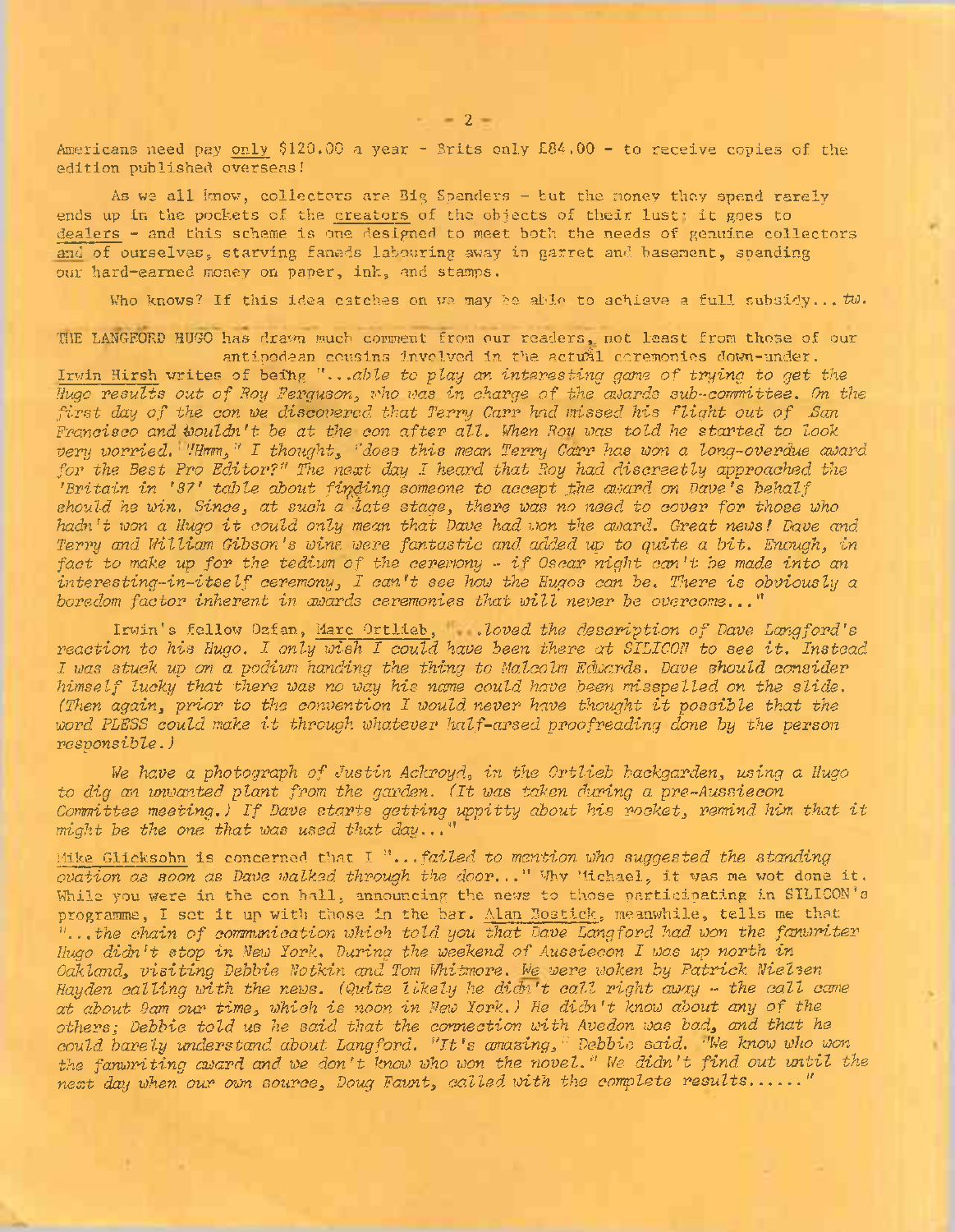The *loopiest* response comes, of course, from Gary Deindorfer: *"Ah, the image of you fangreats sitting or standing around the bar communing with happy yells about Dave Langford winning the Hugo as Best Fanwriter, I don't know how to finish this sentence. But, ah, that is <sup>a</sup> warming feeling and makes me want to propose marriage to Judith Hanna so I too can move to Britain and join in the hip fun. Felling, waving arms in jubilation, knocking over pints of beer. Hey, this is what's happening. American fans sometimes yell and wave their arms in jubilation but they don't knock over pints of beer;, they knock over containers of marijuana.*

*So, fandom at large (and it is getting very large) had enough sense to give Dane Langford the Best Fanwriter Hugo. That is good. Langford Rules! Fannish fandom Rules! And not only does he rule, his brother Jon's group the Mekons is original and also good. I like their new song, something about getting used to being human again. Since I was human already, I can't identify with, the song that well, but I like it anyway. But don't be misled. The secret to winning the Best Fonwriter Hugo is not to have a younger brother in a punk band that is actually good. The secret is writing well, whether your younger brother is an underground star or not."* Thank you, Gary. *—rh*

AN UNBELIEVABLY CHARMING begins with a complaint about the late arrival in Britain NOTE FROM JOY HIBBERT... - as everywhere - of the PONG Poll Ballots. What joy did not receive - none of CRANK's British readers did - was the

mailing wrapper which accompanied the American copies of CRANK  $#1$ , on which it was explained that the deadline for receiving the Ballots had been pushed back yet again to' accomodate my extreme tardiness in getting them out. But Joy understands: *''No doubt you had your reasons, such as wanting to make sure only the right people voted. Presumably this was also your reason for refusing my kind offer to distribute them with BISCUIT? Never know who they might go to. Of course, you said some crap about me not sending you <sup>a</sup> fanzine* (what I'<sup>d</sup> said was that despite all the fanzines she'<sup>d</sup> gotten, on request, from me, Joy had never deigned to send me a copy  $-$  any copy  $-$  of hers), *but it never occurred to me that you'd be interested in an accessible genzine with no intercontinental bitching or anything faaanish like that."*

Hard to believe that any fanzine published by Joy could so signally fail to reflect her own personality but, as I. say, I've not seen <sup>a</sup> copy of BISCUIT ((me neither - the reason Joy'<sup>s</sup> not on CRANK'<sup>s</sup> UK mailing list *-rh.))* and it appears I'<sup>m</sup> destined never to do so, since Joy'<sup>s</sup> sense of fannish ethics will not allow it. Pity. *-tw.*

TRADE SECRETS Having decided some time ago that this time around I would run one of Ted's pieces on the front-page and do an appropriate illustration to go with it I pored over his contributions with particular attention when they arrived and decided that the previous piece was the one that most lent itself to <sup>a</sup> funny illo. Now unless you're in the habit of starting a fanzine on page three  $-$  probably a conditioned response for the *SUN* readers among you - you will already have noticed that this is not what actually appears on the front of this issue. The original illustration showed a terrified Ted White fleeing from an enormous Joy Hibbert and when drawing it I was chuckling all the while. Avedon, however, didn't like it and pointed out that even leaving aside the questionable nature of fat-jokes it was giving her far more prominence than she deserved. This was true, but more to the point was that my own personal sense of fannish ethics wouldn't have allowed me not to send a copy of the issue - and of fannish ethics wouldn't have allowed me not to send that's something I have no intention of doing. So another piece was needed for the prime spot.

Ted'<sup>s</sup> DRIVING THEM WILD is one of the slighter pieces he sent this time but it seemed to me that I might be able to use it as an excuse for doing <sup>a</sup> 'collaboration' with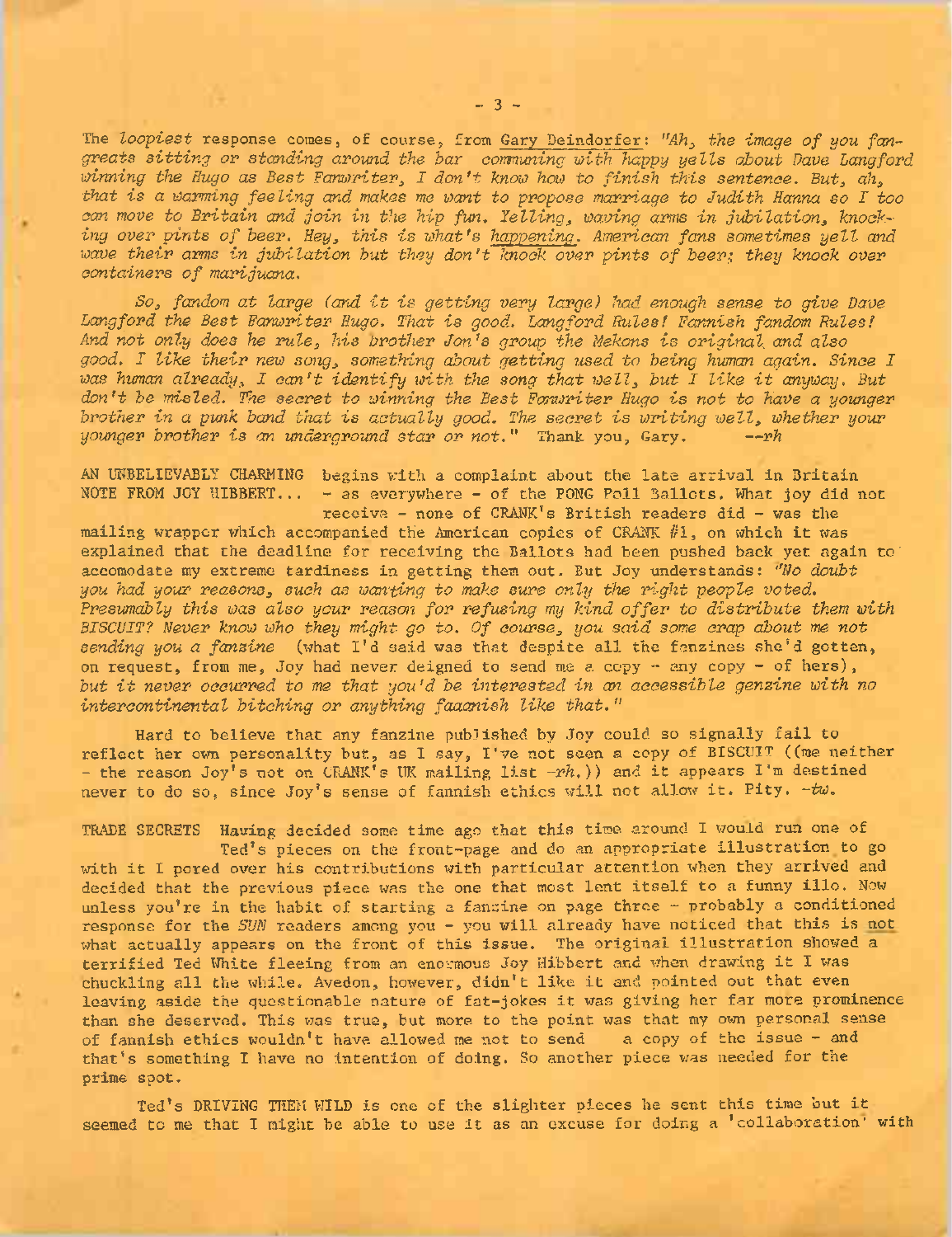ATom since I'<sup>d</sup> spotted <sup>a</sup> characature by him of Ted in Avedon's art-file and reckoned <sup>I</sup> could do something with it. What I did do with it was to drop dollar signs into the eyes on <sup>a</sup> xeroxed reduction of the original and to paste it down on <sup>a</sup> xerox of <sup>a</sup> strip of letratone (why waste expensive letratone when a xerox works as well). All that was then needed was to paste down an accompanying picture of me - another xerox reduction, this time with pound signs dropped into the eyes - and the illo was complete. Total production time around <sup>a</sup> half-hour and an interesting little experiment.

I only mention all this because I'm sometimes asked how a particular effect is achieved, or how to speed up production, but that illo has one last little 'secret' that might amuse you. The sharp-eyed  $-$  those with long memories at any rate - will already have spotted that the picture of me is a self-portrait from the cover of EPSILON <sup>9</sup> (1981) but how many of you noticed that this in turn was taken from page <sup>4</sup> of STARFAN <sup>1</sup> (1980)? Comparative analysis of these versions of my 'official' self-portrait will provide - apart from endless hours of fun rummaging through your fanzine collections a graphic record of the ever-changing Hansen hair-line.

Three uses of the same picture? That's not too many,  $-rh$ .

CRANKING IT OUT: It's starting to look like our bi-continental publishing plan is an Idea Whose Time Has Come - and not just for us. But, wait a minute: how about giving credit where it's due?

Spring, 1932, Disclave at the Mariott Twin Bridges: Moshe Feder is throwing an ice-cream party in his room. On the balcony outside his room Avedon and I are chatting. We are talking about putting out our respective fanzines, a common topic.

"You know what kills me, Ted? Avedon is saying. "It's not the xeroxing. I can get that done for free. It's the bloody postage! And not just the postage - it's the bloody overseas postage! I mean,you have a choice: You can put your fanzines on a boat for about what it costs to mail them first-class in this country, and they'll get there sometime next year; or..." and here she begins waving her arms energetically, "you can spend <sup>a</sup> fortune on each copy and send them airmail!"

I agree with her, and throw in a few supplementary details, "we send PONG 'airmail printed-matter' " I say. "We have to with a frequent zine like that."

"You know what we ought to do?" Avedon says. "We ought to just send our stencils over there. Let somebody local, like Rob, run them off and distribute the copies. It'd be fast and a lot cheaper."

But then we start thinking up reasons why it won't work - like the difference in paper sizes, the imposition on the putative British publisher, the question of sending already-used run-off stencils or fresh ones, etc. At some point we are joined by Dan Steffan and maybe Terry Hughes. We talk about the idea some more but resolve nothing. It sounds like more work than anyone wants to pursue. Typical fan-nattering.

But that's where I first heard the idea broached of separate editions - British and American - of the same fanzine, each for domestic consumption. What we hadn"t considered at that point was the question of joint editorship, the reciprocity between editors in each country. That was Rob's contribution - and once he'd suggested it,  $I$ saw how it resolved several related problems, like the motivation of the poor sod who has to run off the used stencils at the other end. Thus I was primed for his suggestion that we co-edit CRANK; Avedon had laid all the groundwork three years earlier.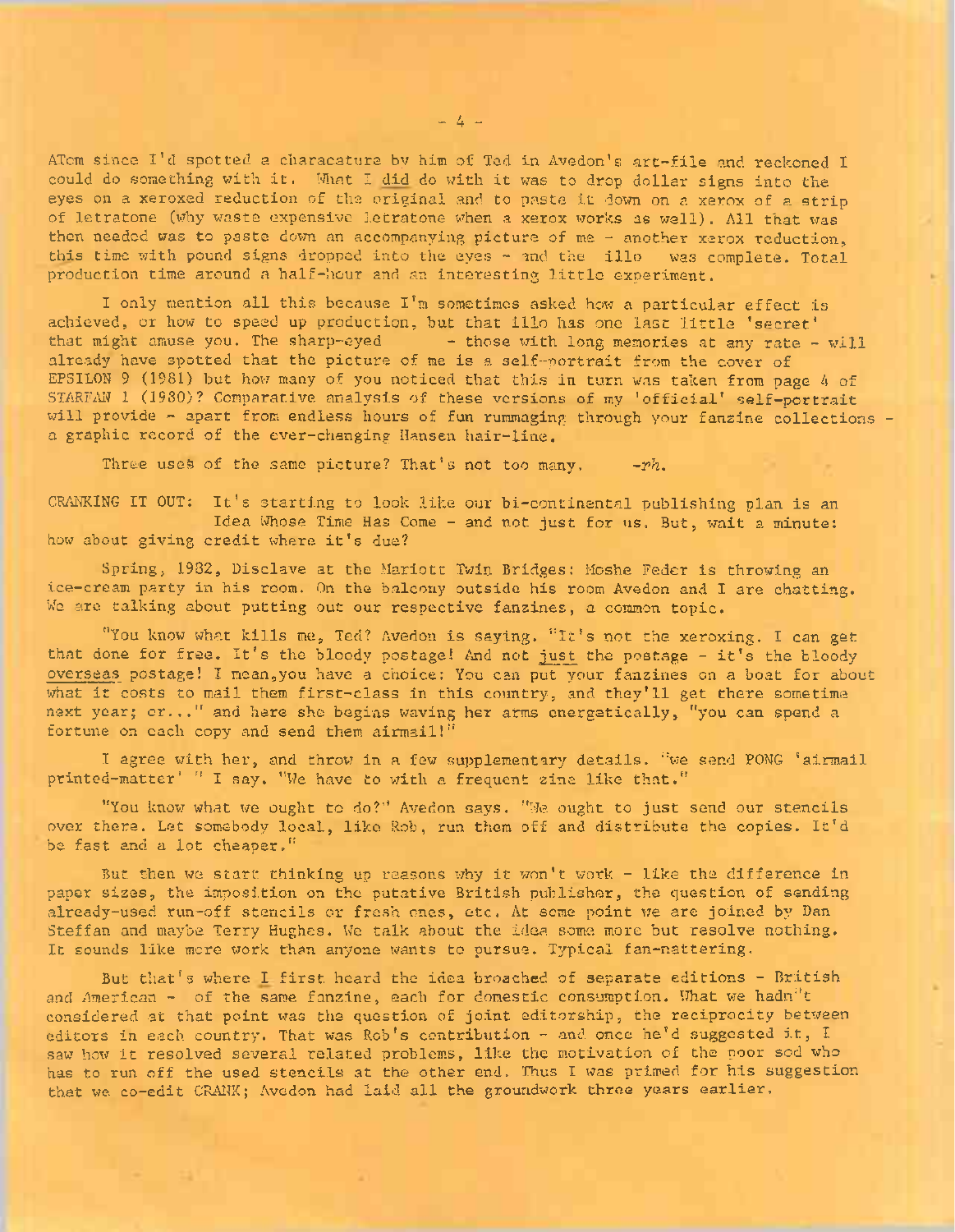But we are not alone. CRANK will soon no longer be unique. Other transcontinental fanzines are being mooted

FUCK THE TORIES is the title selected by the troica of editors on three continents who hope to have their first issue out by the turn of the year. I spoke with the American editor, who turned out  $-$  to my vast surprise and dawning delight  $-$  to be Terry Hughes, as we collated CRANK #2.

'"How did this come about, Terry?" I asked. What I was afraid to come right out and ask him was how this would affect our co-publishing relationship on CRANK. Terry ia CRANK's right-hand US co-publisher, you know. Without Terry, no American would be able to read this. I was pleased with and proud of my role in Terry's ongoing .degafiation, but sudden fear gripped my gut as I wondered what would happen to Terry once he fully degafiated. Would he remember those who'd helped him on the way up? And more important, would he still help me? Would he still have the time,

'Well," Terry told me, ''you know how Leigh Edmonds, Joseph, and I did that insurgent issue of the Aussiecon newsheet? I guess you could call that <sup>a</sup> trial balloon. We'd been talking about doing a fanzine together, and..."

"Did the advent of CRANK have anything to do with it?" I asked.

"Well, Judith said you and Rob were planning something, and you'd mentioned it to me, but you see, we thought you were planning something completely different.... something that didn't involve running off each other's stencils."

Terry says that the editorship of FTT will rotate, but he's the first editor, and already has several contributions on hand for the first issue. "But FTT will be more of a genzine, not small and frequent like CRANK," Terry said.

And <sup>a</sup> note from Leigh Edmonds mentions being ". . *.on the way to posting off the Australian contributions to the first issue of FUCK THE TORIES "The fanzine for rightthinking trufans of the left<sup>3</sup> ' which Terry Hughes is supposed to he editing at this very moment and which is<sup>3</sup> after all, the result of yours and Rob Hansen's fertile imaginations."*

Leigh adds: *''One thing that Aussiecon II did was confirm me in my feelings that Australian fandom is far too provincial, and that, for example, RATAPLAN would have been <sup>a</sup> much better fanzine could I have published it from someplace like San Francisco. So in the future Valma and I will be much more international in our fanac. See you in Britain in '87. Splitting my fannish psyche into THE NOTIONAL on one hand and FUCK THE TORIES on the other means that I can still do the things that need to be done to encourage local fandom but I don't have to be concerned about being esoterically fannish when I want to be."* THE NOTIONAL is a superior newszine and we look forward to FTT. Ghod knows the 'right-thinking trufans of the left' everywhere need <sup>a</sup> good genzine. *-tw.*

LIFE WITH THE LEFTIES, PART 1: "Ms Carol has as yet failed to construct a coherent Marxist analysis of the clash between UK and US fandom", said Joseph Nicholas, at the party throw. by Malcolm Edwards and. Chris Atkinson to celebrate Britain winning the <sup>1987</sup> Worldcon. Avedon was speechless. She had indeed failed to construct such an analysis - the very first thing anyone arriving on these shores should do, after all - and she hung her head, promising to do better in future. Having

turned and discussed that magazine's prospects with his wife, Judith Hanna.

"No dear," said Ms Hanna, patting him on the head, "I don't think there's any chance of GROUND ZERO NEWS winning the Nova Award."

thus seen to Avedon the editor of Pimlico CND's newsletter, GROUND ZERO NEWS, then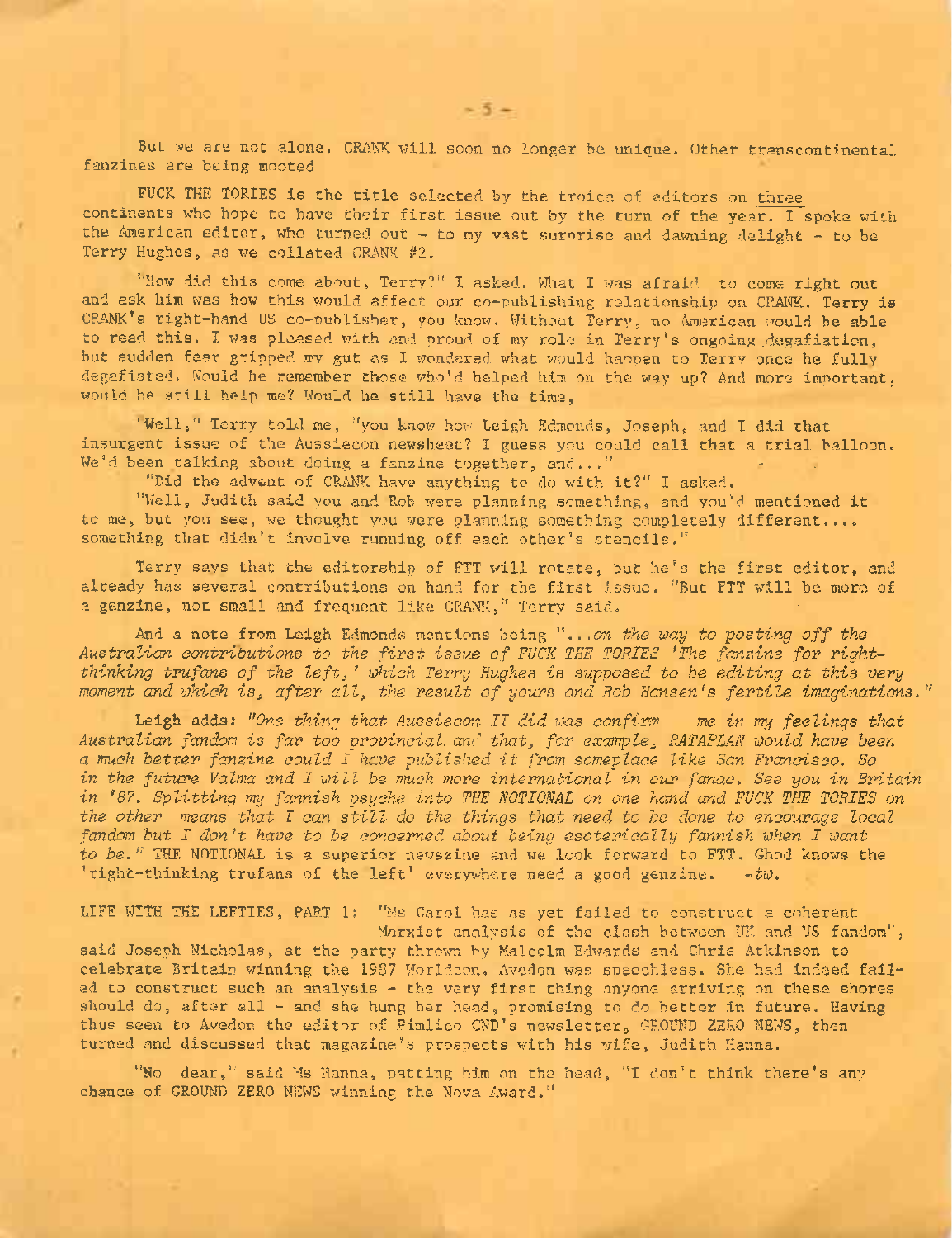Later that month, on Saturday 26th October, Joe and Judith took part in this year's big CND march - and that very evening Avedon and I attended a small dinner party at Sherry Francis' spacious Finsbury Park abode that was billed as THE SOUTHERN GIRLS' BURRITO FIESTA. After we had all feasted on the excellent Tex-Mex cuisine of Sherry's native Texas it wasn't too surprising that the conversation turned to politics. Mike Dickinson declared himself an anarchist ("...though formerly an anarcho-syndicalist", he was careful to point out) while Sherry admitted to being a Marxist. Daunted by such company and doubtless still shaken by Joseph's earlier criticism, Avedon followed Roz in identifying herself as a mere radical. Jackie Gresham meanwhile, totally intimidated by these revelations, claimed to be "apolitical".

"You don't mean...?" "Yes...I'<sup>m</sup> a Socialist." She hung her head

The wimpy liberals in the group kept our silence. I was particularly quiet as I brooded over the reasons why I couldn't add my own voice to this revelatory session. After all. it'<sup>s</sup> <sup>a</sup> terrible thing to have to admit that you too have as yet failed to construct, a coherent Marxist analysis of the clash between UK and US fandom.  $-rn$ .

FROM THE PRO UNDERGROUND comes a scurrilous little piece, circulated by xerox copy through New York'<sup>s</sup> editorial offices, the title of which is *'Money For Nothing - or The Editor's Lament'.*

Intended to be sung (or hummed along, or sub-vocalised, or something like that) to the tune of Dire Straits' 'Money For Nothing', it offers stanzas like these:

*Now look at them writers that'<sup>s</sup> the way you do it Write your stories on your home p.e. That ain't working that'<sup>s</sup> the way you do it Money for nothing and books for free Now that ain't working that'<sup>s</sup> the way you do it Lemme tell you those guys ain't dumb Maybe get a blister on your typing finger Maybe get a blister on your bum.*

And there's (plaintive voice in background):

*I want my<sup>3</sup> I want my<sup>3</sup> I want my Own p. c.!*

Plus the refrain:

T/e *gotta buy them paperback novels Hardcover reprints<sup>3</sup> anthologies We gotta jigger them p&l statements lie gotta figure them royalties*

But here's my favourite verse:

*See the little fascist with the green bush jacket You can hear him everywhere That little" fascist has. a five-book contract That little fascist is <sup>a</sup> millionaire.*

It was at SEACON ?79, in the SWA suite, that he told me he was a millionaire. I think it was in the same monologue .that he told me he had one hundred, men - former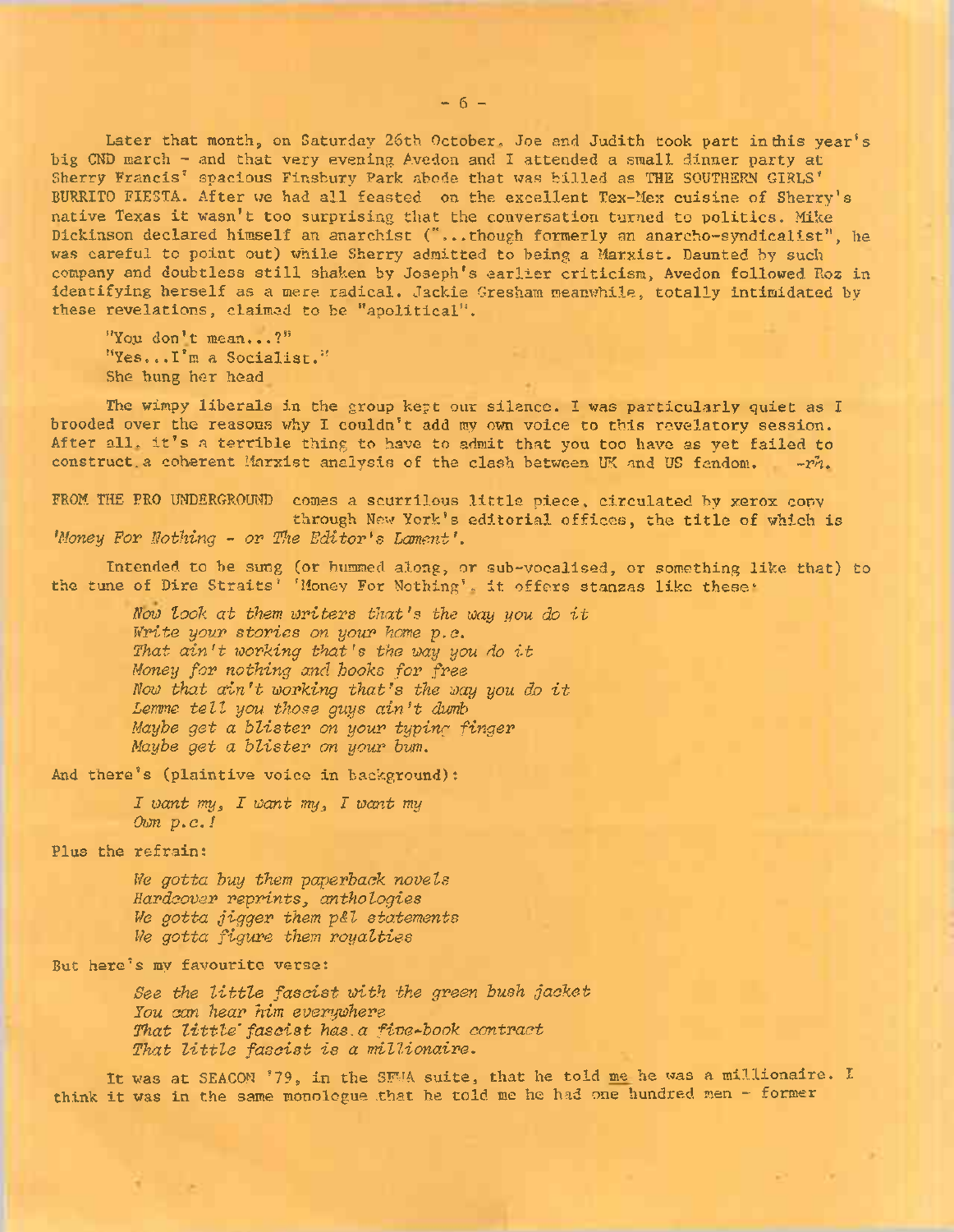soldiers, once under his command  $-$  who would kill for him. "They'd kill for me, Ted," is about the way he put it. Then he went off and punched out Charles Platt at another, more exclusive, party,  $+tz$ . more exclusive, party.

MY ILLNESS & NOVACON <sup>15</sup> both started on Friday 1st November and it was soon clear that each would have an effect on the other. Ouite what the illness was I never did find out but its nature unfolded as the convention itself did.

NOVACON was held in Coventry's Be Vere Hotel, which was smaller than I remembered it being in <sup>1975</sup> and 1977, and <sup>a</sup> lot further from the train station. Could the illness be affecting my perceptions, I mused, particularly as the place evoked so little nostalgia - <sup>a</sup> surprise for the hotel that hosted the first convention I ever attended. My suspicions were further aroused when I 'saw' Dave Bischoff and Charles Sheffield at the con, but they were confirmed when <sup>I</sup> stumbled into the fan room and imagined it to be bursting at the seams with more people than were to be found in the rest of the hotel.

"This will never do", I told fan programme supremo Tony Berry as we were carried to and fro by the seething crowd (and who wouldn't seeth when it took so long to get a pint?). "There's no way you can hold any programme items in here." Berry - who will one day grow up to be John Jarrold - agreed.

"Too true, boss", he said, and with one mighty bound he had the fan programming transferred to a suite on the same floor but far enough from the bar to keep the beerswilling hordes away. Unfortunately it was also far enough removed to keep most of the audience away, which was a shame as Berry was the committee member who most had his act together and the fan programme was the only part of the convention that really went as originally planned.

Rob Jackson was hovering around the fan-bar and selling copies of THE TRANSATLANTIC HEARING-AID, the chapters of FGoH Langford's now completed report gathered together in <sup>a</sup> single edition for the first time. Rob has done <sup>a</sup> nice job and it'<sup>s</sup> <sup>a</sup> handsome volume, but I have my reservations about the cover. Jim Barker has charicatured Langford many times before so it'<sup>s</sup> <sup>a</sup> shame he should have produced such <sup>a</sup> poor likeness this time, and particularly on this of all Dave's works. Ah well.

Clearly it was time to start the evening'<sup>s</sup> drinking, <sup>a</sup> long and serious session punctuated only by the official opening ceremony. This was a lacklustre affair save for the bizarre little film that opened it - all about a man doing strange things in a lift which would have been totally unmemorable had it not been for the sight of Chuck Harris and Pro Goll James White greeting each other heartily on meeting for the first time in decades. Just the sort of thing to warm the time-binding cockles of a fanhistorian's heart  $-$  and not a zap-gun in sight!

As the evening wore on it seemed wise to crash out early in order to give my body a chance to fight back against the encroaching virus. Wise, yes, but totally ineffectual. By the time I woke the virus, having established a beachhead in mv skull and invaded my nose, had opened <sup>a</sup> second front in my gut and I was all too aware of the battle being waged along the length of my intestinal tract. This last had its usual consequences and I got to read a lot of fanzines during the course of the day, many of which will be reviewed in the next CRANK (you didn't really think we could .keep up this pace of relentless anecdotalism for more than three issues, didja?), wondering all the while if the little bugger had any plans to march into the Sudetenland.

Up and about, though feeling rough, I wandered into the bookroom where Hazel Langford sat behind a table selling husband Dave's books in a vain attempt to help